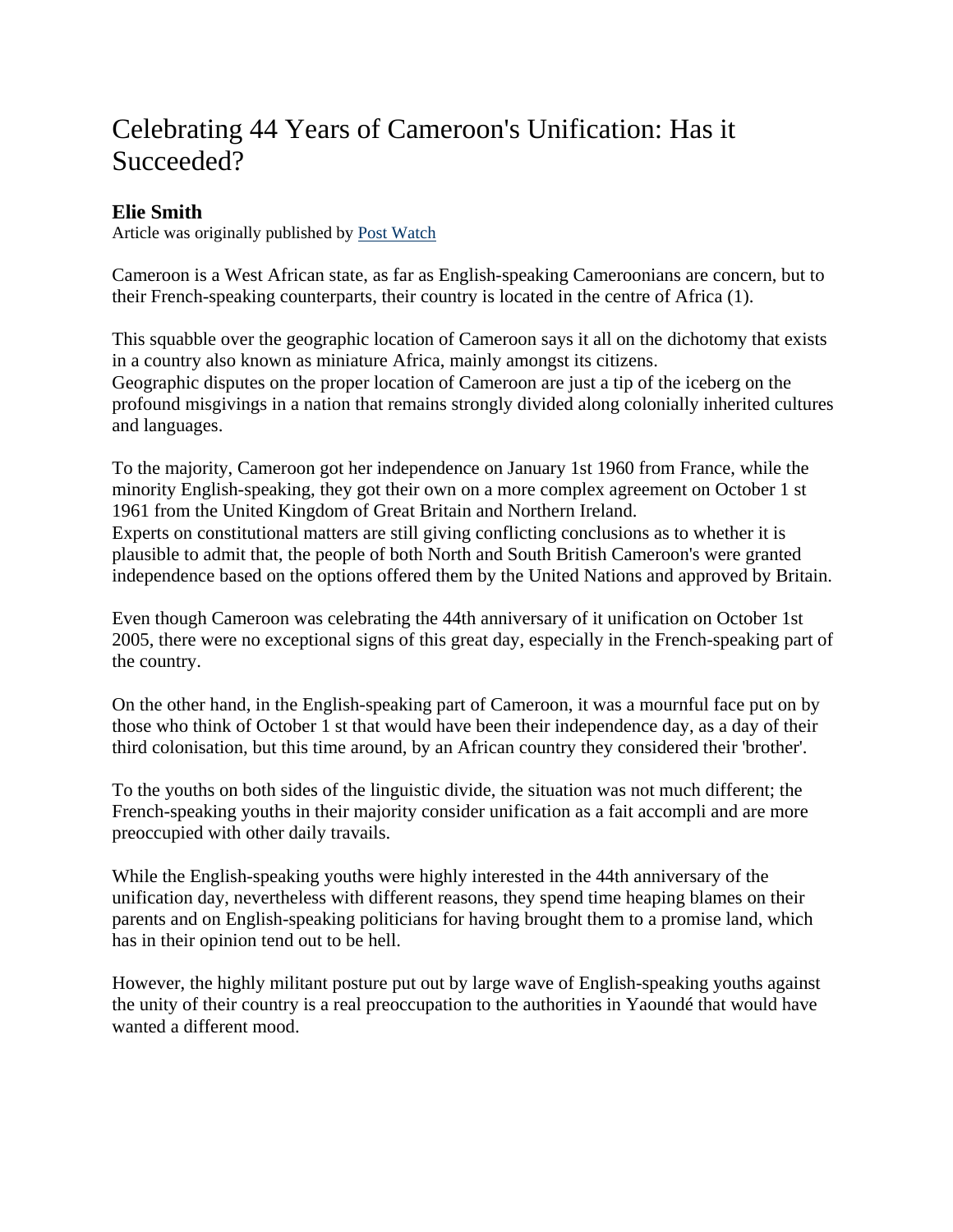The increasing agitation of English-speaking youths against the unity between the majority French-speaking and the minority English-speaking part of their country puts in uncertainty the future of Cameroon as a single nation.

Perhaps the continuous nose dive of the economy of the country could be one of the root causes behind the increasing clamour against the unity of their country coming chiefly from Englishspeaking youths.

## **Geography, People, Religion and Economy**

Unified Cameroon has an area of 475000 square km and shares its borders to the north east with Chad, to the east with the Republic of Central Africa, to the south with the Republics of Congo Brazzaville, Gabon and Equatorial Guinea and to the west with Nigeria.

Nigeria is a country with which Cameroon shares it longest border and also entertains a very controversial relationship (2). Additionally, Nigeria is Cameroon's second official trading partner after France, but unofficially, Nigeria could easily be the first trading partner of Cameroon.

Nevertheless, most of the unaccounted trade goes through the informal sector or to call things with their rightful names, trading between Cameroon and Nigeria is done and lead mostly by organised smuggling bands.

This situation has adverse effects for both governments, for it denies both of substantial revenues and also breeds powerful cross border criminal gangs that are inimical to normal trades and also to citizens of both countries living on their shared borders.

The currency used in Cameroon like in most French-speaking African countries south of the Sahara or in the case of Cameroon; partly French-speaking, is the CFA Franc (communaute financier Africain).

Located a little bit above the equator, Cameroon is made up of about 240 nationalities or tribes who are mostly ethnic Bantus, semi Bantus, Neolithic and Arabs. Like most Africans, Cameroonians are very religious, and in their majority, they are Protestants, Roman Catholics or evangelical Christians with a substantial number of animists and Moslems.

Although Cameroon is a net exporter of Cotton, Cocoa, Coffee, Oil Palm, Timber, Tea and Oil, its economy is down, mostly noticed within the English-speaking region of the country.

As already mentioned, this could be the catalyst behind the general discontent in the Englishspeaking zone. Ironically, despite the fact that Oil and most other cash crops that are main sources of foreign exchange earner for the country comes mainly from the English-speaking region, it is still beyond comprehension why these parts are the least developed in term of infrastructural development.

Though it should be pointed out that, there have been very little developments in other parts of Cameroon for the past two decades, nonetheless where it has registered a striking regression are in English-speaking Cameroon.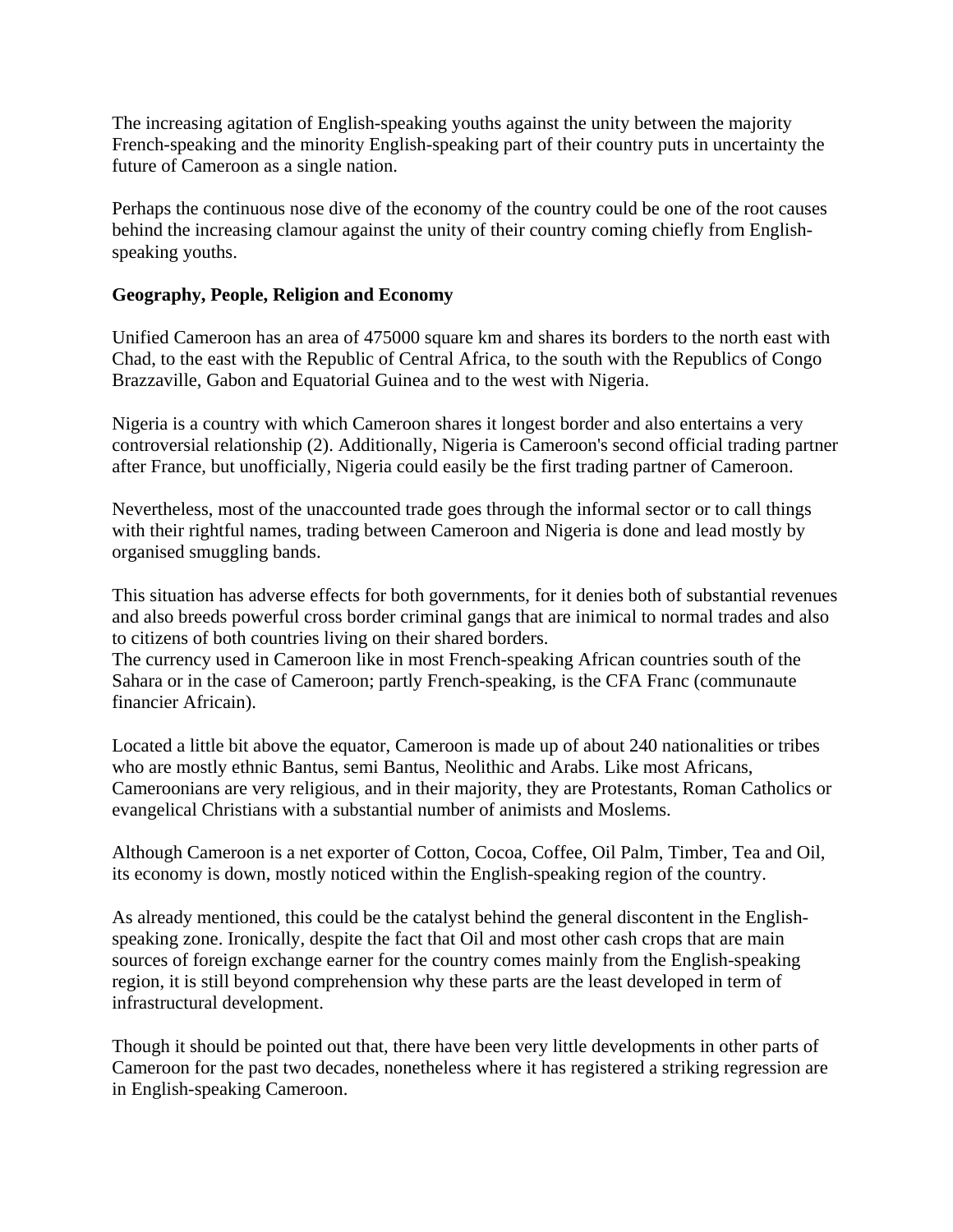The deterioration and regression of infrastructure is visible more in English-speaking Cameroon because, prior to the unification, the region had all basic and functioning infrastructures such as roads, schools, hospitals and health centres and with an industrial base left by the British, that have either being neglected or destroyed.

### **Mixed attention toward unification within the local media**

Whatever the general lack of interest observed with the unification day, there were nonetheless places where one could perceive that Cameroon was celebrating a major event, these places were the state owned media ;Electronic and Print. But the enthusiasm was not at par with the dimension of such an event for the country.

The state newspaper, Cameroon Tribune, for two weeks before October 1st, published special articles and also unearthing the living participants of the unification negotiations through special interviews, they at least gave some significance to the unification day.

As concerns the independent Press, the English nationalist ones such as the "The Post Newspaper" and "The post watch magazine", they too did their own specials, by granting running interviews with dissident English-speaking leaders.

Whereas the French-speaking independent newspapers were more interested in reporting national political stories and their staple being; the merry go round of troubles within the main opposition party, the SDF.

# **Brief History**

Modern day Cameroon began in 1884 after the Berlin Conference handed Cameroon, and the following other African countries: Tanganyika now Tanzania, Togo land, now Togo, South West Africa now Namibia, Rwanda and Burundi to Germany.

However, German's colonisation of Cameroon never went to their desired objectives, because of the out break of the First World War, their ownership of Cameroon ended between February 28th and March 4th 1916 after they conceded defeat in the hands of the combined forces of Great Britain and France.

This situation made Cameroon the former German colony, to become by the decision of League of Nations, trusteeship territories commandeer by Britain and France. Cameroon's situation mutated again in 1946, this time around, under the impetus of the United Nations; it became the protectorates of the United Kingdom of Great Britain and Northern Ireland and the Republic of France.

Already de facto divided as soon as the Germans capitulated, the victorious forces eventually consolidated their division of Cameroon into two parts, namely French East Cameroon and British Cameroon's.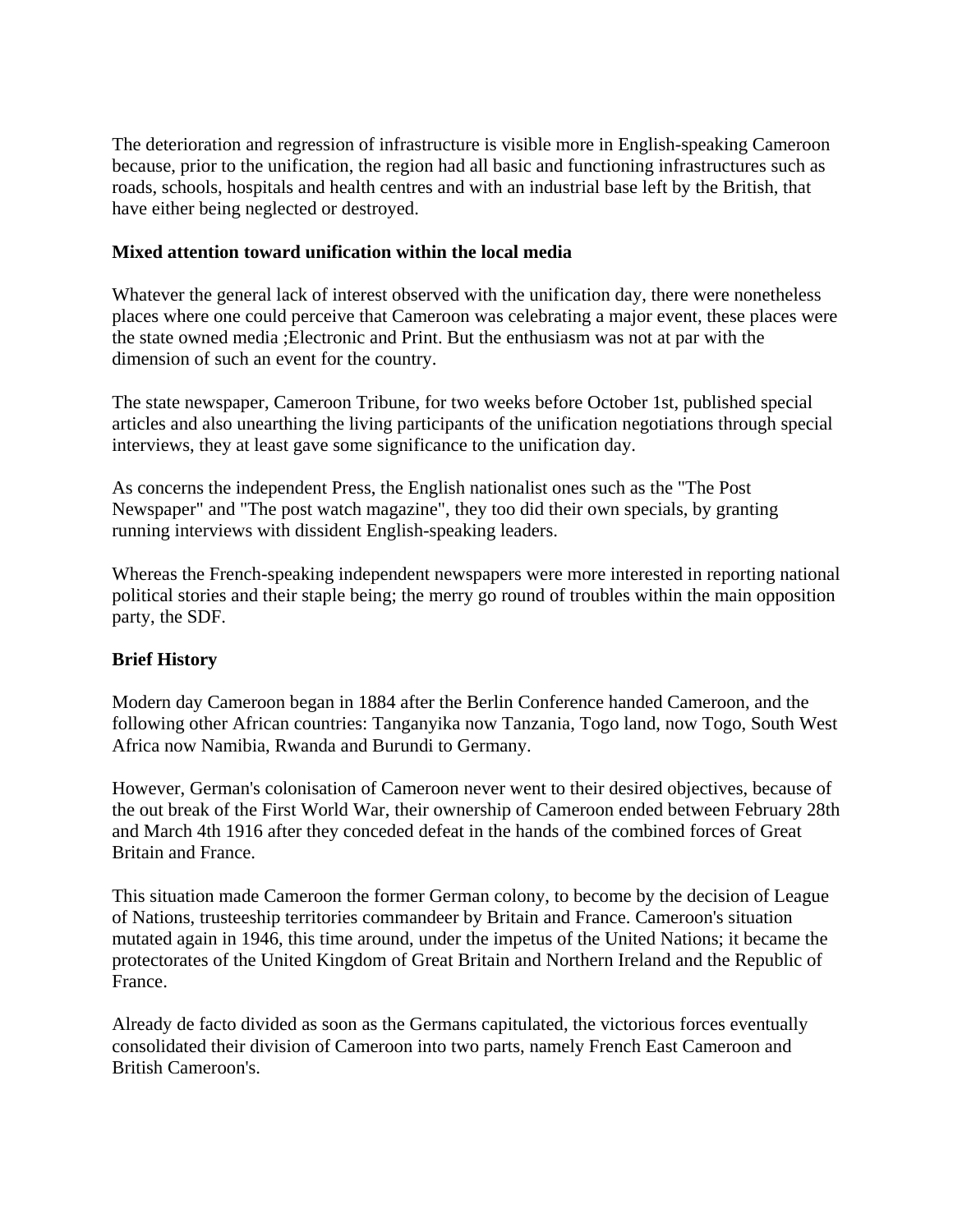Great Britain further divided it Cameroonian possession into two parts, respectively British Northern Cameroon's, administered as part of Northern Nigeria with headquarters in Kaduna, while the other part called British Southern Cameroon's was ruled as part of the British Eastern Nigerian Federation with headquarters in Enugu.

Britain was not alone in fiddling with their war trophy that Cameroon became, the French on their part, tampered with the original area of German Cameroon. They chopped off parts of German Cameroon and added to their possessions of Chad, Centre Africa Republic formerly known as Ubangui-Chari, Congo Brazzaville and Gabon.

As circumstances on the field evolved to acceptable level, in 1958, the French gave some limited autonomy to French East Cameroon, partly to undercut the popularity of a liberation war wedged by the UPC. The UPC is a political party created in 1948 by a group of French-speaking Cameroonian nationalists whose popular leaders were the late Ruben Um Nyobe and late Roland Momie; who was allegedly poisoned in Switzerland by a French secret service agent in 1961 (3).

The fate and future of British Cameroonians had a different track laid for them by the British officials; they were drowned within the larger federations of Eastern and Northern Nigeria where their voices were Even though it is necessary to point out that, the people of Northern British Cameroon's where more and easily incorporated into the Northern Nigerian Federation, than the British Southern Cameroonians were in the Eastern Nigerian Federation.

The success of British Northern Cameroon's in Northern colonial Nigeria was partly because of religion, the patronage of the Sardauna of Sokoto and the feudal nature of the people of the north of both regions.

Whereas the British Southern Cameroonians fortune in Eastern Nigeria was a mixture of opinion, this is because, Southerners are more republican, individualistic, and calculating tribal gains more than regional interest.

Scrutinizing the situation of Southern Cameroonians within the Eastern Nigerian federation, the British government decided by 1958 to appoint a separate governor for British Cameroon's whose name was J.O. Field, who started to lay the basis for a local administration, and a semi autonomous regional government in preparation for either independence or unification.

Ultimately on the 13th of March 1959, the UN recommended that, two plebiscites be carried out on the territories of British Cameroon's, this in collaboration with the local administrations.

The proposed UN plebiscites took place between 11th and 12th of February 1961 and these days could be regarded as the days when the future of the people of British Cameroon's was decided and the final sharp of modern day Cameroon drawn.

Nevertheless, these plebiscites gave only two options to British Cameroonians, they had to vote either to gain independence by integrating the already independent Federal Republic of Nigeria or by reunifying with the Independent Republic of French-speaking Cameroon.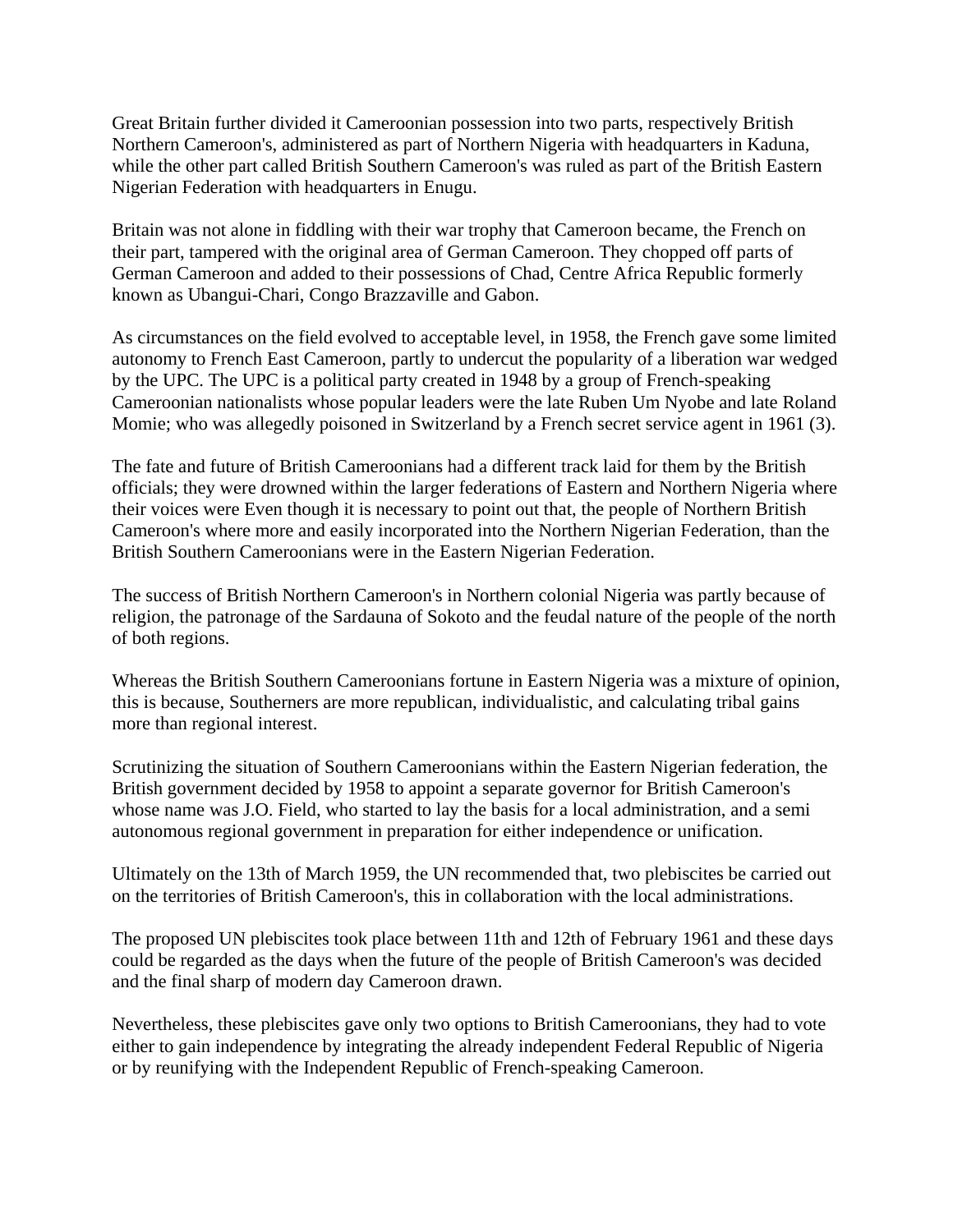As expected, the people Northern British Cameroon's voted against unification, therefore opting for integration into the Northern Nigeria federation for reason afore mentioned, meanwhile those in British Southern Cameroon's voted for unification with independent French-speaking Cameroon in a federation signed on October 1st 1961 in the town of Foumban located in Frenchspeaking Grassland.

This resulted in the creation of the Federal Republic of Cameroon with late Ahmadou Ahidjo as its first president and late Dr. John NGU Foncha as vice President and Prime Minister of the semi autonomous Southern Cameroon's, which later became known as West Cameroon.

Reasons why integration With Nigeria failed in Southern Cameroon's Today, the two English-speaking Cameroonian provinces of the North West and South west formerly known as British Southern Cameroon's would have been part of Nigeria had the integration bid succeeded.

The latter provinces of contemporary Cameroon would have just been like the former British Northern Cameroon's who voted for integration into Northern Nigeria and upon integration, was first known as Gongola State and presently divided in the following states: Adamawa, Borno and Taraba.

There are many reasons advanced on why the people of British Southern Cameroon opted for unification with French-speaking Cameroon. Some were already mentioned above, but others allege that, it was the faults of late Dr. Nnamdi Azikiwe, the successor of Herbert Macaulay the founder of the NPNC.

To those who hold this school of thought, they argue that, Dr. Azikiwe who became the first none executive president of Nigeria in 1960, never gave better positions to Southern Cameroonians within the party and even late Paul Moyongo Mokale MP a top southern Cameroonian was marginalised within the NPNC.

While others also claim that, Azikiwe wanted integration but feared that, if it succeeded, the preeminence of the Igbo's within the politics of Eastern Nigeria and Nigeria in general will be lost to the benefits of the Calabari people and the Efiks that were on both sides of Eastern Nigeria and in British Southern Cameroon's.

Some instead attribute the lost to the domineering behaviour of Igbo traders and other Igbo dignitaries living in British Southern Cameroon's, their comportment was dubiously exploited by pro unification Southern Cameroonian politicians such as late Dr John NGU Foncha and his KNDP party.

At the same time, others throw all the blames at the feet of the United Kingdom of Great Britain and Northern Ireland, France and the United States of America.

These ones declare that, because France was fighting against the UPC nationalists in French Cameroon who were regarded as communist insurgents, moreover these insurgents had bases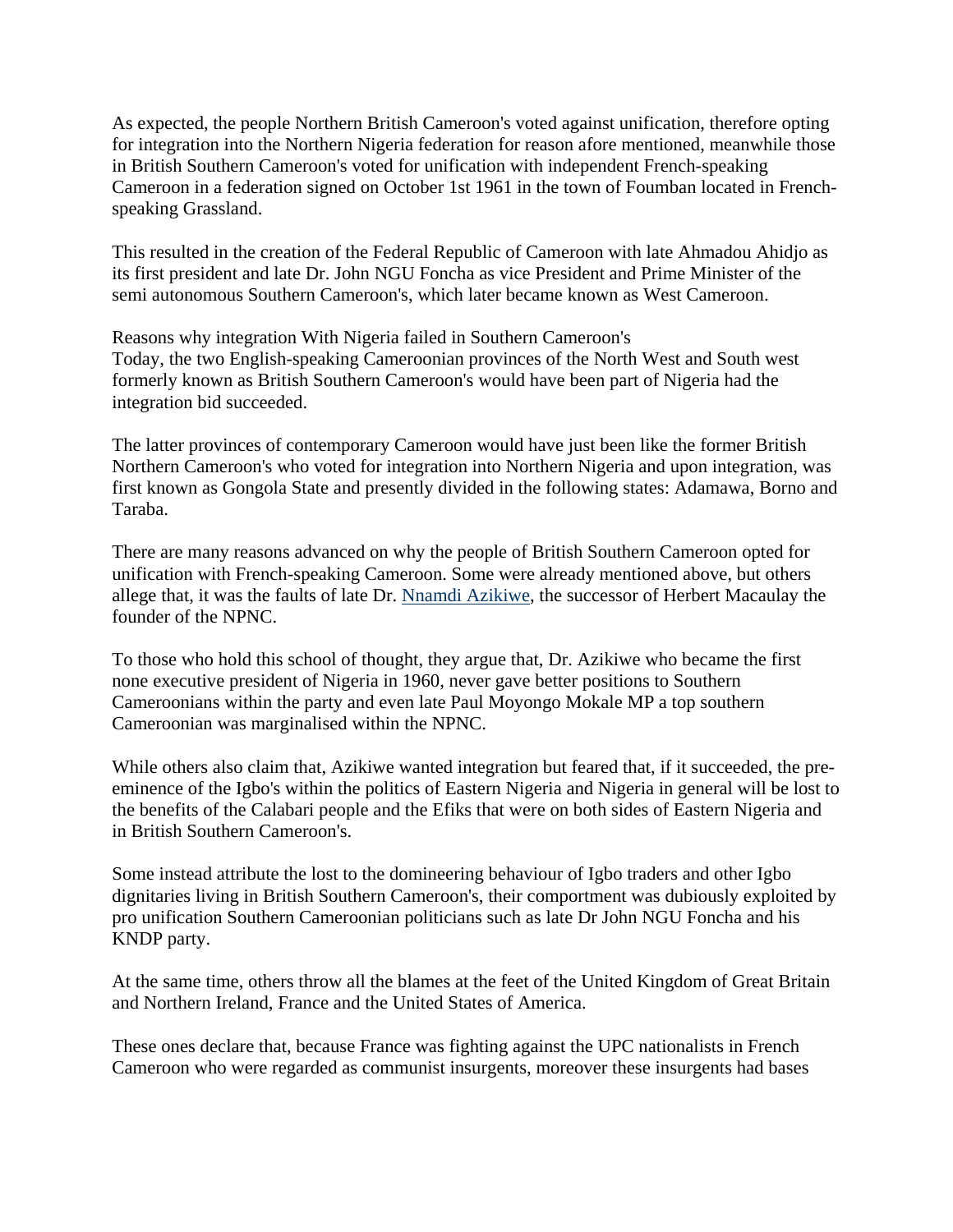and were welcomed in Southern Cameroon's; there was no way that British Southern Cameroon's could have been allowed to integrate into Nigeria or be granted full-fledged independence.

More so, the sympathies that some Southern Cameroonian leaders and people showed to the UPC that was banned in East Cameroon was so strong that, an offshoot called One Kamerun was created and headed by a certain Ndeh Ntumazah who was the only Southern Cameroonian founding member of the UPC.

The proponents of the latter theory back their claims with the assertion that, as the OK party was an affiliate of the banned UPC and was becoming too popular and labelled Communists, hence integrating it base which was Southern Cameroon's into Nigeria might make communism to infiltrate in the most populated African state.

Consequently at the plebiscite of 1961 only two options were offered to British Cameroonians, for the organisers knew that Moslem British northern Cameroon's will vote for integration and there was no way communism could thrive in a traditionalist's West African Moslem milieu, but their fear was in the animist and Christian south.

Southern Cameroonians being more politically conscious than their Northern counter parts, the out come of the plebiscite was too close to call, until the final results was given it was not clear whether they wanted integration with Nigeria or unification with independent French-speaking Republic of Cameroon.

That could also explains why, those who were for unification were given help by the organisers of the plebiscites for they knew that in a Unified Cameroon, the so-called Communist activists of the OK party will be under the control of the France that was in charge of French-speaking Africa under a cold war deal (4).

In any case, most of what are claimed to be the reasons why British Cameroonians were never prepared for full-fledged independence or why British Northern Cameroon's joint Nigeria and the British South opted for unification are mere speculations.

This is because, the real holders of the secret are now power holders and brokers in Abuja, Yaoundé or are at the UN in New York, London, Paris and Washington DC.

#### **Road to Unification**

It was not an easy affair for the unification of Cameroon to be achieved; there were acute opposition on both sides but mostly within the British Southern Cameroon's. This was because, there exited the conducive climate for real democracy to thrive in Southern Cameroon, but absent in the French-speaking part.

Late Dr. EML Endeley MP a die hard proponent of integration with Nigeria and a lightening rod against unification was the great symbol of Southern Cameroonians who opposed the British and UN plans in the territory and he had more weight because at that time, he was Prime minister.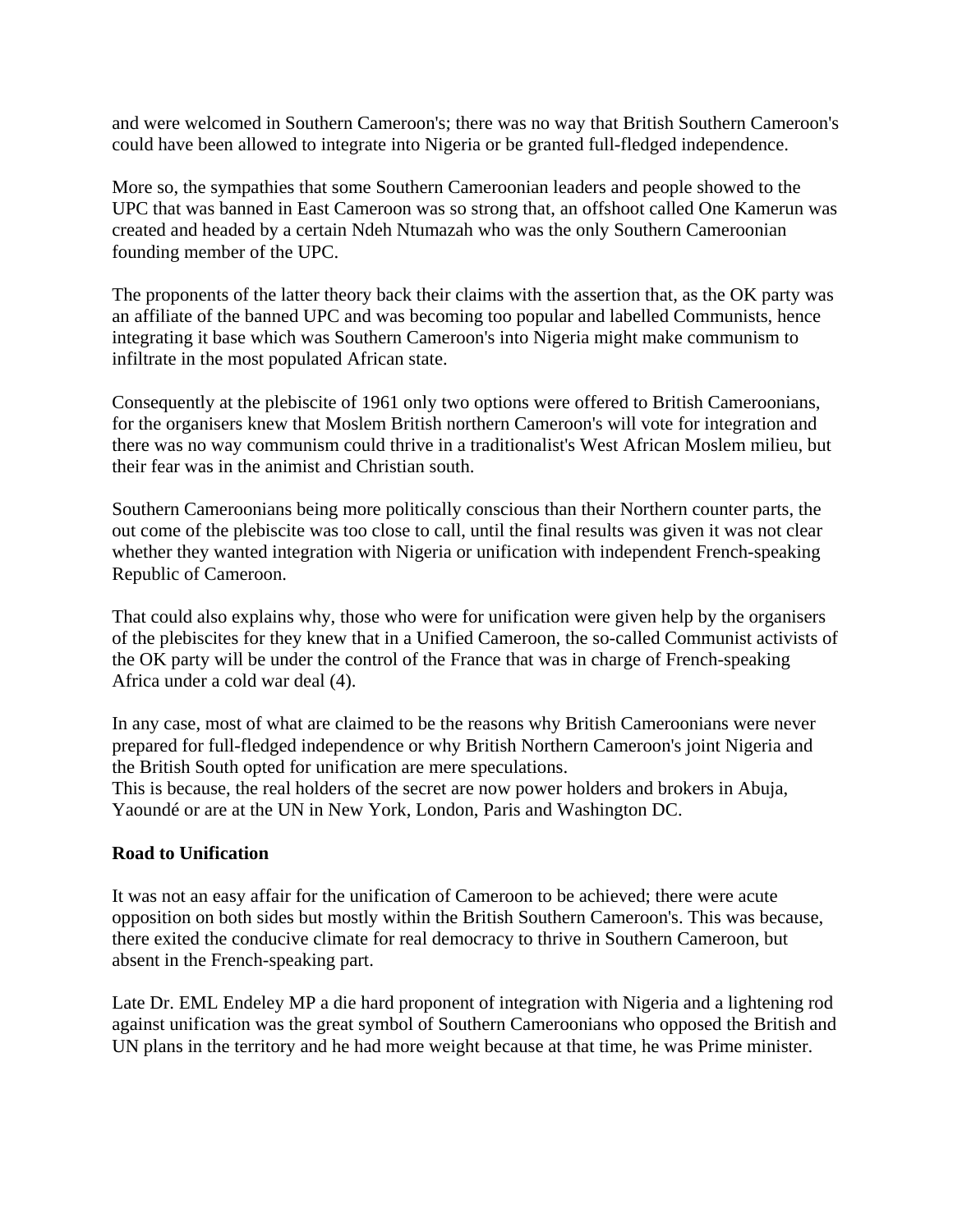He hated the idea of unification to an extent that, he coined the phrase, "oil and water can never mix", widely used today in Cameroon particularly amongst English-speaking nationalists. His argument was that, the British system through which Southern Cameroonians were brought up can't co-exist with that of the French system in East Cameroon.

Just as those who were against unification were vocal and producing blistering phrases, that was also how vibrant and productive in vitriolic were those against integration with Nigeria.

The leader of the pro-unification camp was late Dr John NGU Foncha MP, leader of the KNDP and also opposition leader within the Southern Cameroon's assembly.

He had no hatred for Nigeria but he had a completely different vision, first he wanted Southern Cameroon's to remain under the crown, for he thought the region was not ripe for independence.

However, when he discovered that Britain was not interested in keeping Southern Cameroon's under the crown longer than necessary, in addition to the fact that, he felt Britain never wanted British Cameroon's to be granted Independence, he opted for unification.

Chided by his opponents for opting to join a small block that was akin to his small stature, he replied, "Being small is not a handicap, come what may Cameroon is our country". This phrase of Dr Foncha became the rallying cry of all those who were for unification in both English and French-speaking Cameroon.

The other camp in the triumvirate of politics in Southern Cameroon's was that of a man who could be described as a loner. He was late P.M. Mbile MP, he wanted the independence of Southern Cameroon's, but he had very little followings, for the unfolding of things played against him.

In spite all the eloquence of John NGU Foncha and his opposition KNDP party backed by the One Kamerun party of Ndeh Ntumazah, unification was bound to fail as long as the Prime minister of Southern Cameroon's was EML Endeley who never wanted to hear about the idea.

Nevertheless, a dramatic carpet crossing of late Solomon T. Muna MP from the CNPDP of the Premier Endeley to join the opposition KNDP of late Dr. John N. Foncha changed the course of power in Southern Cameroon's assembly. Foncha became Prime minister and Endeley took the seat of opposition leader.

This change permitted the negotiations for the unification to commence with a person who was in support at the head of the government of Southern Cameroon's.

It is primordial to note that, during the short span of the autonomy that Southern Cameroon's enjoyed, it had two chambers of parliament, the House of chiefs which was the upper House and the House of Commons the lower chamber.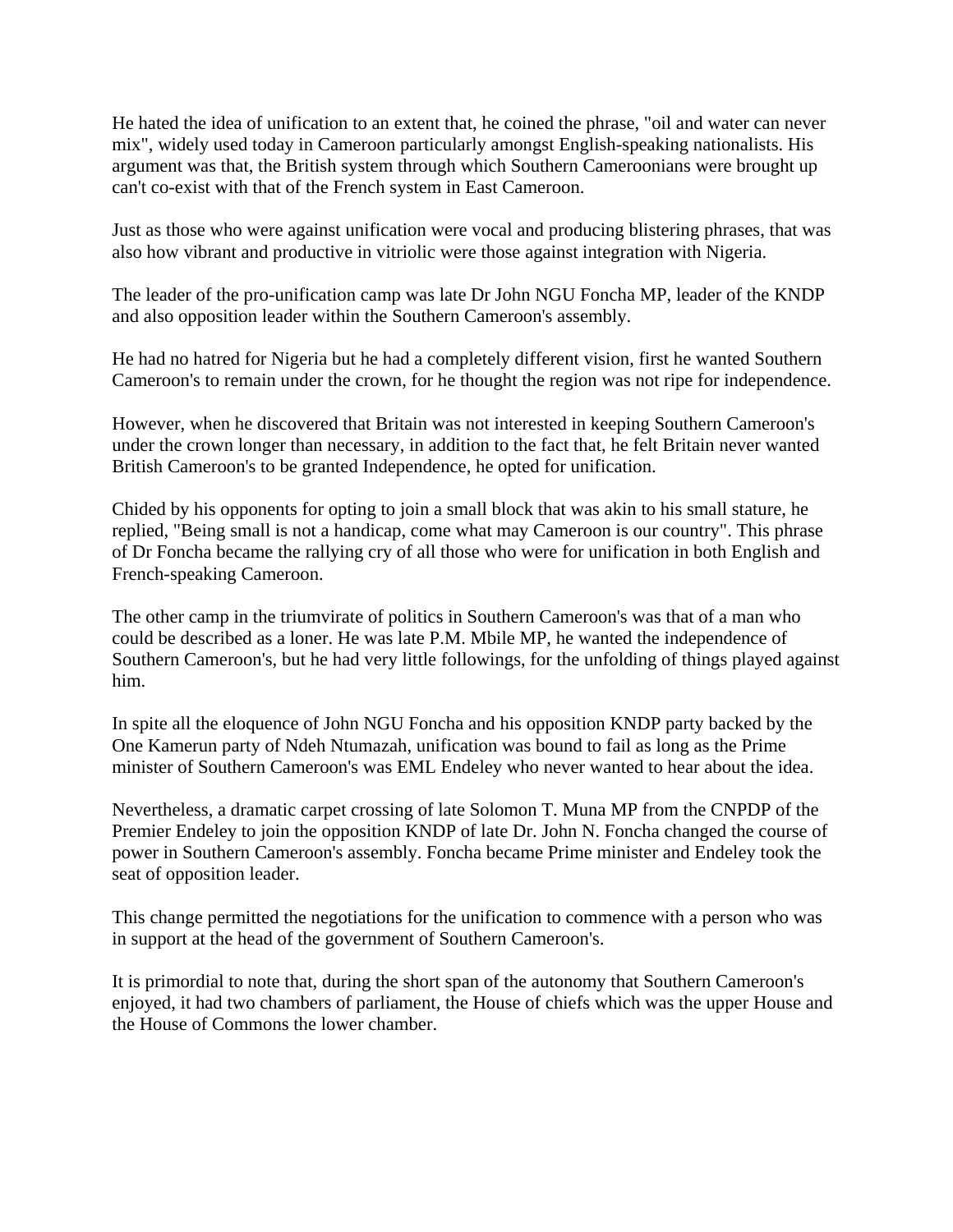But in East Cameroon, it was a different ball game, the victory of the Cameroon Union party at elections at the expense of the UPC, made things rough for late Ahmadou Ahidjo who was supported by France but despised by other French-speaking politicians.

Late Ahmadou Ahidjo MP became prime minister of the autonomous government of East Cameroon only after the French arrested late Dr. Albert Marie Mbida MP who was accused of colluding with the banned UPC.

As French-speaking Cameroon was getting ready for independence, it was only certain that Ahidjo will be the French choice for president of the new country in January 1st 1960. Nevertheless, upon assuming the mantle of power, Ahidjo did not have a field day, for he was assailed by the rebellion of the UPC who took to the bush angered for being cheated at the polls.

In order to gain some popularity within Southern French-speaking Cameroonians politicians who were either animists or Christians, Ahidjo had to carryout a political action that will endeared him in the minds of Southern French-speaking Cameroonians and their leaders, and the only action or thing that mattered was the unification of Greater Cameroon. That is, a Cameroon covering the original German colonial demarcations.

It was almost impossible an objective to achieve not only by Ahidjo, even the UPC could not in regard to the political dispensation at that time. Besides the fact that, Ahidjo was contested because his party won with the aid of France, the other main reason why he was rejected by mainstream Southern French-speaking leaders was because he was a Moslem and above all, under educated compared to them.

Unification being a campaign programme and slogan of the UPC, the dominant party in French Cameroon but a banned political party all the same, Ahidjo co-opted the programme into the manifesto of his UC party. By incorporating the UPC unification agenda, it opened the way for contacts to start between members of both governments of Independent French-speaking Cameroon and the semi autonomous government of British Southern Cameroon's.

In the official mythology of the route to the unification of Cameroon, after the above phases in French-speaking Cameroon, everything went easily, for those in English-speaking Cameroon were waiting eagerly to join their brothers.

There is no need to stress that it is not true, for a good number of British Southern Cameroonians as mentioned earlier regarded the unification with some apprehensions even during negotiations.

The above assertion putting in doubt the official line of the unification is supported in a certain way in the memoir of Pierre Messmer, the last French governor to Cameroon and later on Algeria, he writes that, the negotiations that lead to the unification was not honestly carried out by the French-speaking Cameroonians.

He adds that, but on the part of the British Cameroonian politicians, there was sincerity but they were outplayed, for the French Cameroonians had legal experts from France and also the Frenchspeaking Cameroonians were also stressing the fact that, they were senior partners in the union.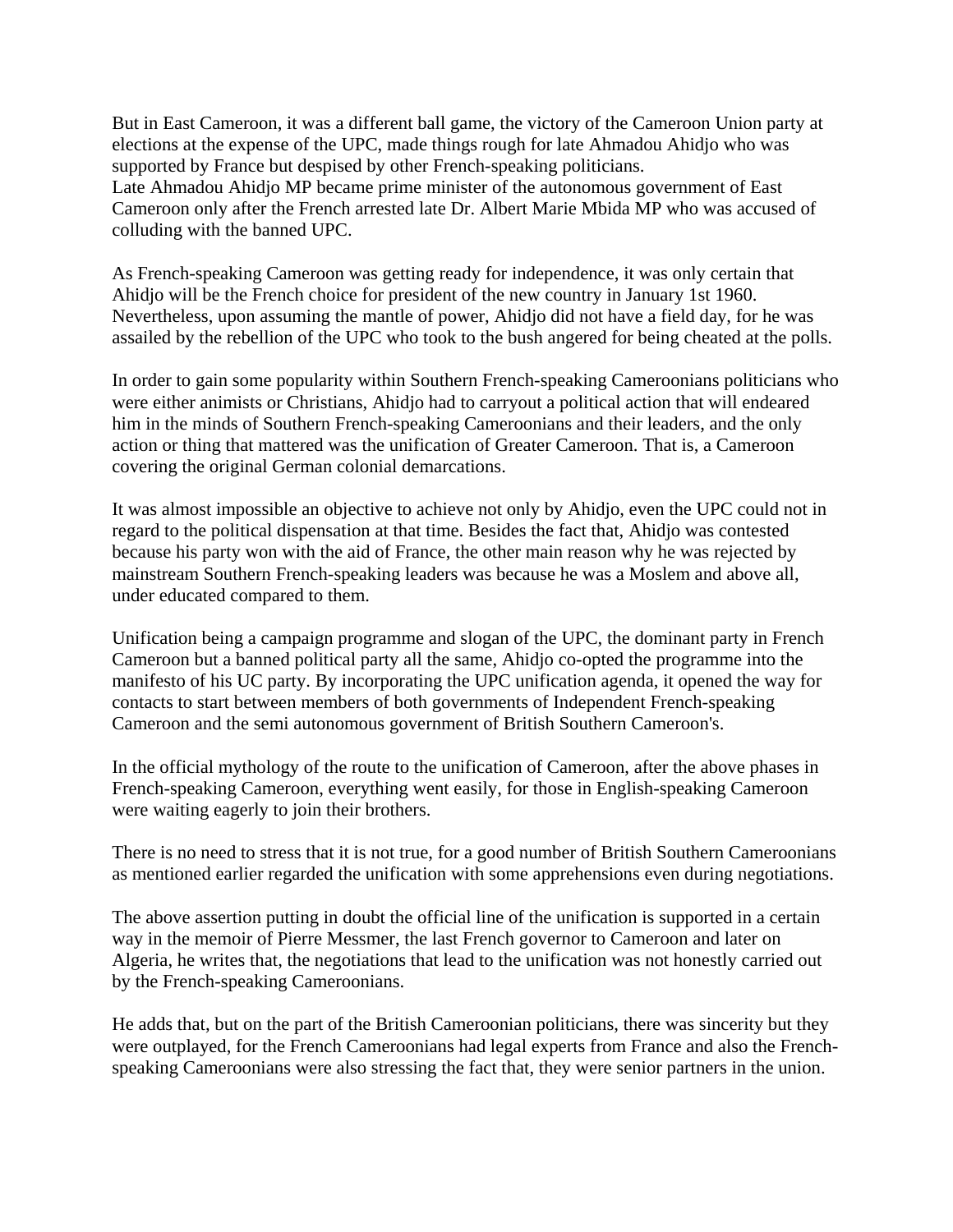As for the British Cameroonian delegation, they were on a very weak position, pressed on all sides; they did not have the support of the UK as their French-speaking counter parts had from France.

He concludes that, when the treaty creating the Federal Republic of Cameroon was signed, in the main towns of French-speaking Cameroon, there was a joke going around that, Cameroon has become a bilingual English/French federation, with French as the official language (5).

There is no doubt that like in most French-speaking African countries, France has special relationship with Cameroon in general and particularly with the governing French-speaking elites in power in Yaoundé.

It is even alleged that, immediately after the unification treaty was signed, late Ahmadou Ahidjo visited General Charles De Gaulle, the president of France at that time, he told Ahidjo that, "now that your country has been Unified, use only French as the official language, it will help to build a strong united country" (6).

### **Not a jubilant union as thought**

Whatever could be said about the marriage between the former British Southern Cameroon's and the French-speaking Cameroon, it has it own merits. The union is one of the successful unions on the African continent, besides that between Zanzibar and Tanganyika that gave birth to the United Republic Tanzania in 1964.

Even though, there is need to put some moderation on the success of Cameroon-s unity because, this success is being evaluated on the basis that, they have not gone to war to ask for it to cease in particular, taking into consideration the condition under which it was reach that was on the periphery of duplicity.

For the leaders of British Southern Cameroon's were made to think that, there were equal partners and also that, they could quit if they felt that the union was inconvenient. But none of that ever happened. As soon as the Federal government was established, the English-speaking Cameroonians started discovering that, there were deep discrepancies between what was written and its implementations.

The majority began tampering with anything that bore the legacy of the British and also throwing into jail all English-speaking Cameroonians who opposed the dictatorial manner of governing of late President Ahmadou Ahidjo.

Ahmadou Ahidjo who has been governing East Cameroon without opposition was not at ease with the English-speaking Cameroonian who came from a democracy that demanded accountability from those governing.

Nevertheless, what brought English-speaking Cameroonians out of their gongs was the referendum that was organised on May 20 th 1972 without consulting them.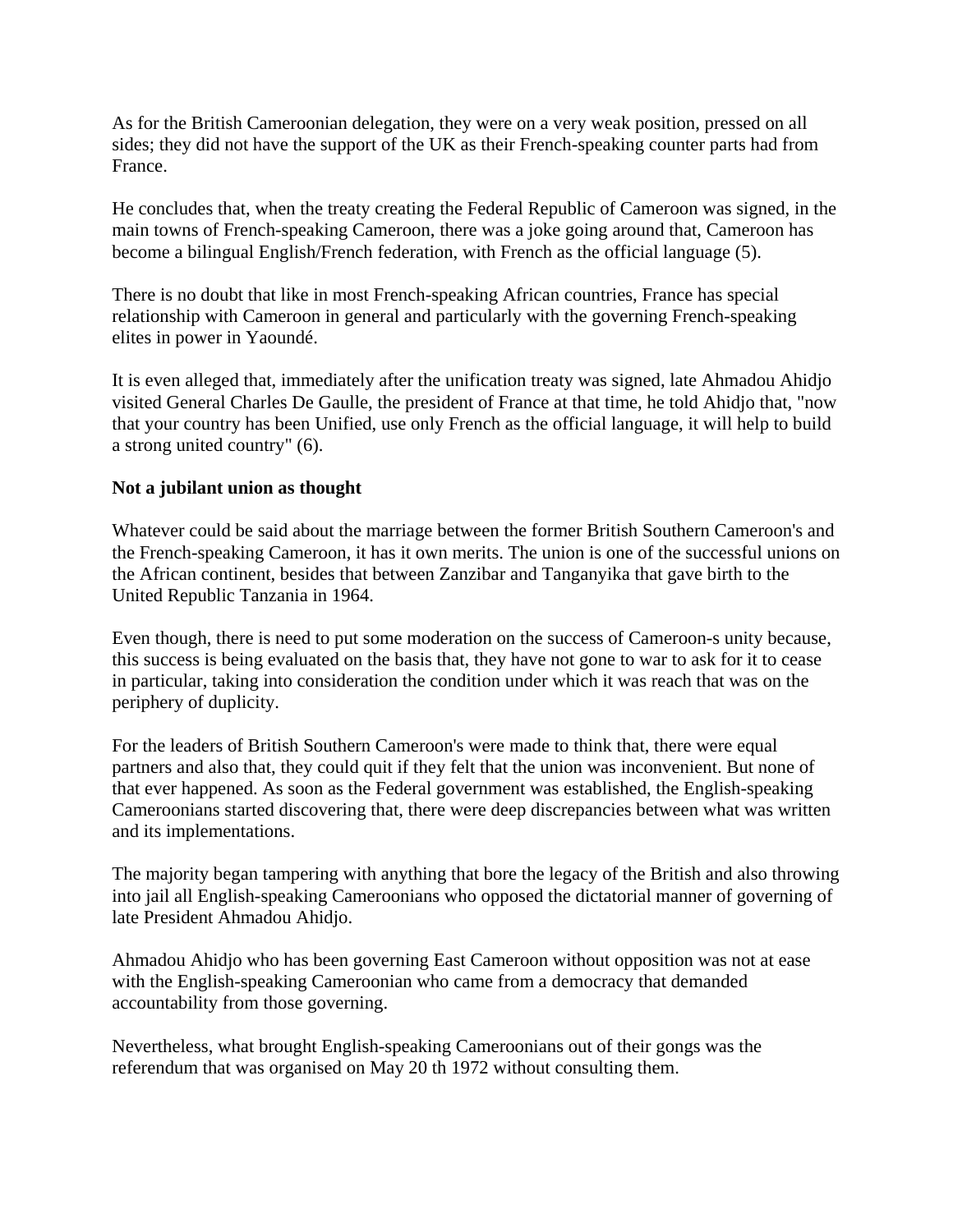It is claimed again that, because of the discovery of Oil deposit in English-speaking Cameroon, France wanted that it former state Oil company Elf, to have control over the exploitation and exploration, hence they forced Ahidjo to abolish the Federal nature of the country.

Whether France had any influence on the changes that took place in Cameroon in 1972, there is nothing official, but what is very certain is that, France entertains special relationships with Africa and its former state own Oil Company was very powerful in French-speaking Africa.

So powerful that, it could create stability in any French-speaking African state or install instability as they did in the Republic of Congo between 1992-1997, wherein they brought Pascal Lissouba to power and later replaced him with Colonel Denis Sassou Ngueso (7).

The referendum of 1972 put an end to the federal nature of the country in respect to the unification agreement and also abolished the semi autonomy and assembly that existed in Southern Cameroon's. However, a series of political gifts and other behind the scene negotiations carried out by Ahmadou Ahidjo, helped defused any smouldering tension within the Englishspeaking regions.

Nevertheless the reaction of English-speaking Cameroonians to the modification of the constitution and the name change of Cameroon was very surprising to the French-speaking governing elites, but they did not change the direction that had planned for the country.

Hence, after tampering with the political aspect of the union, the authorities in Yaoundé also wanted to harmonise the educational system of the country but this time around, no amounts of gifts and manoeuvres was able to defuse the opposition from the English-speaking regions(8).

Another thing that angered the English-speaking Cameroonians who had other grievances with the central government was the second name change of their country when the current President, Paul Biya came to power in 1982.

This time around the name change was from United Republics of Cameroon to simply the Republic of Cameroon. Why were the English-speaking Cameroonians angry with the new name of their country?

The answer is simple, the name Republic of Cameroon was the name that Independent French Cameroon had in 1960 and upon the unification of the two Cameroon's, and it became known as Federal Republic of Cameroon in 1961. It further mutated as stated earlier from federal republic to united republic.

To English-speaking nationalists, while violently rejecting and criticising the new name, they also regarded the new name like a sort of blessing from heaven. In their opinions and legal interpretations of the English-speaking nationalists, the union between English and French Cameroon ended in 1982 when Paul Biya changed the name of their country.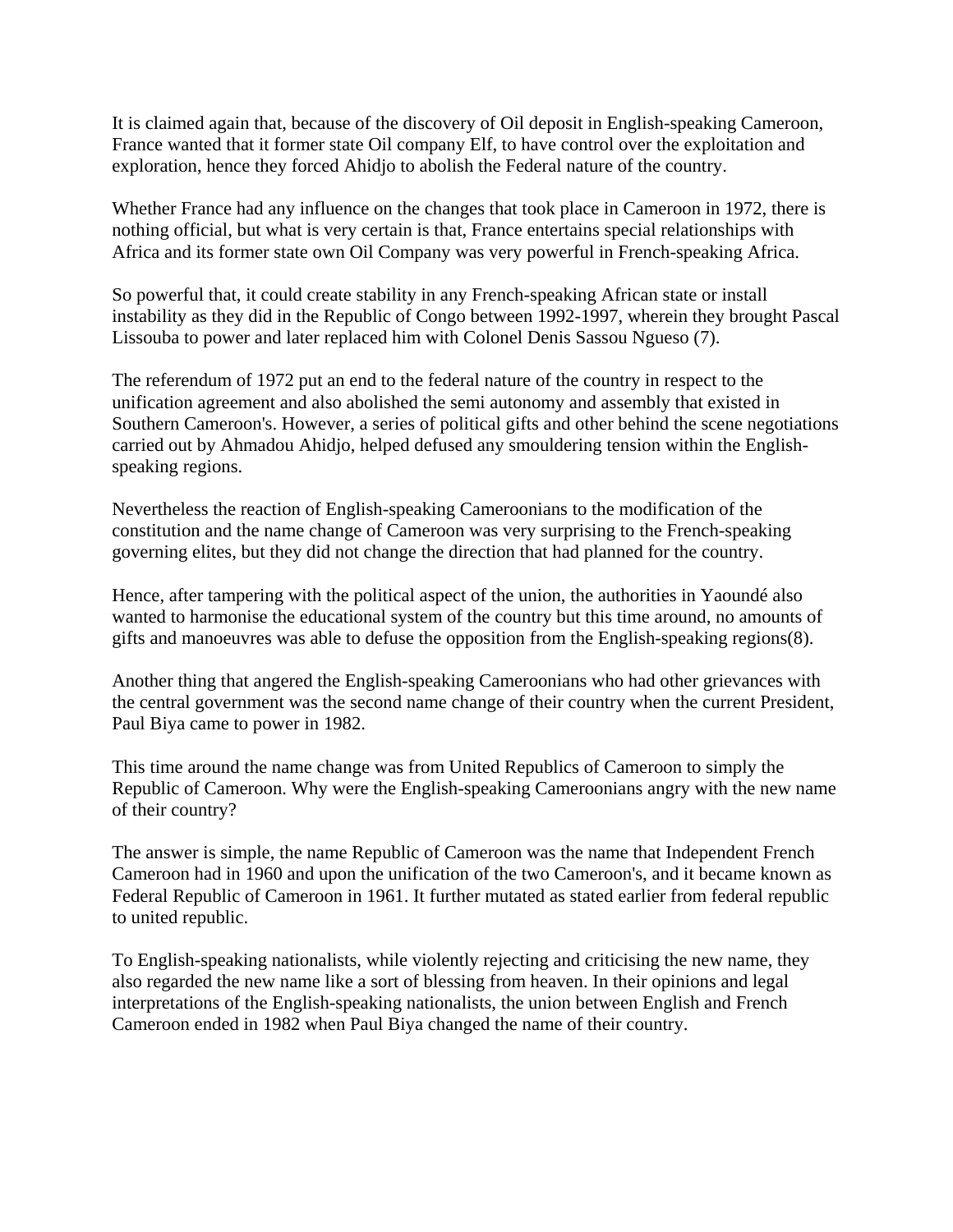By reverting to the name which represented the French component of Cameroon before 1961, Biya has inadvertently excluded the English –speaking part from the union, claim the Englishspeaking nationalists.

Moreover all the constitutional debates raging on, English-speaking Cameroonians nonetheless have founded complains to put forward that might even justify their current reactions.

According to their claims, during the negotiations that Unified both countries, it was stipulated that, in any major posts; if the head was French-speaking, the deputy must automatically be an English-speaking Cameroonian vice versa.

However, not only have the majority French-speaking renege on the agreements, there are some major ministerial and government functions that since the unification of 1961, no Englishspeaking Cameroonians has assumed the headship.

Some of them are the ministries of defence, territorial administration, finance and full-fledge education minister.

Above and beyond ministerial appointments, in the elite schools such as the lone Polytechnique, the military and police academies and the school of magistracy, English is seldom thought to students, the language of the elite schools and administration in Cameroon is French and not both English and French as the constitution requires.

Everything is done to present Cameroon as French-speaking country rather than a bilingual English /French speaking state, even in the revised January 1st 1996 constitution of Cameroon, which is written in both official languages of the country, it is mentioned that, in case of any doubts, the French version remains the most authentic.

# **Rise of Anglophone or English-speaking Nationalism**

With all the frustrations founded and unfounded that has been left unattended to within the people of the former British Southern Cameroon's now constituting the English-speaking minority of Cameroon, the country has become very polarised.

Even if it was only in the 90s with the wind of democracy blowing from Eastern Europe and across Africa, which the smouldering resentments of the Anglophones burst into flames that really shock the foundation of the country, observers had long noticed the malaise.

The first phase was the creation of the SDF party by mostly English-speaking Cameroonians that is today the largest intra and extra parliamentary opposition political, a creation that raised a lot of false hopes within the English-speaking population of the country.

Nevertheless they became quickly disillusion with the SDF because it stood for a united Cameroon and not to what most had dreamt of, hence the disgruntled nationalists responded by creating almost during the same period of 1991, the CAM, which went on to hold two conferences tagged All Anglophone Conference (AAC1) in Buea in 1993 and in 1994 the held a second one called AAC2 this time around in Bamenda.